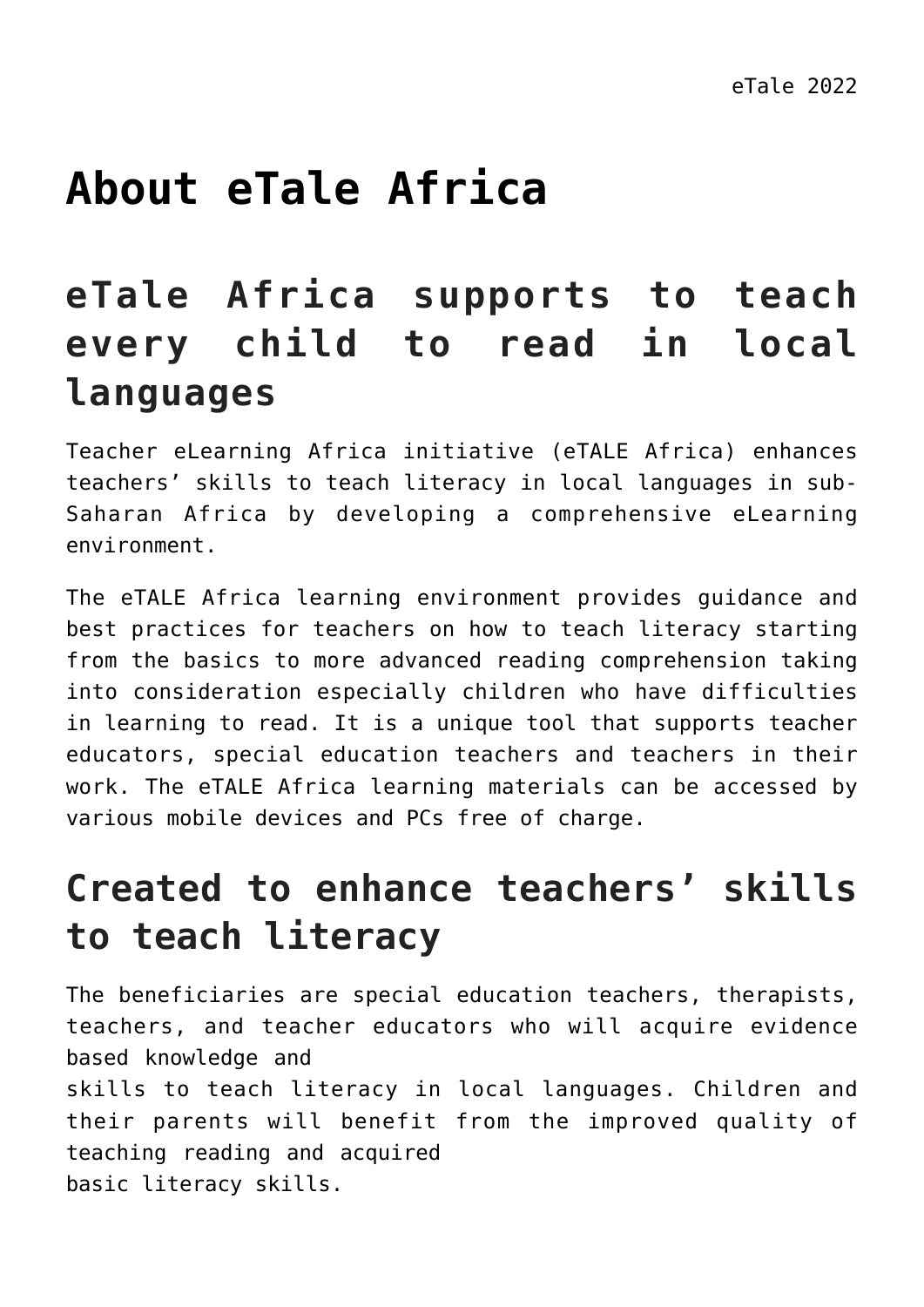# **eTALE Africa key topics: Development of reading and writing skills**

#### **Pre-Literacy Skills**

- Literacy environments
- Linguistic memory
- Working memory
- Naming speed
- Visuomotor skills
- Vocabulary
- Listening comprehension
- Phonological awareness
- Letter knowledge

#### **Decoding and Spelling**

- Reading accuracy
- Spelling
- Reading and spelling fluency

#### **Reading Comprehension**

- Inference making
- Taking perspectives
- Critical interpretation
- Assessment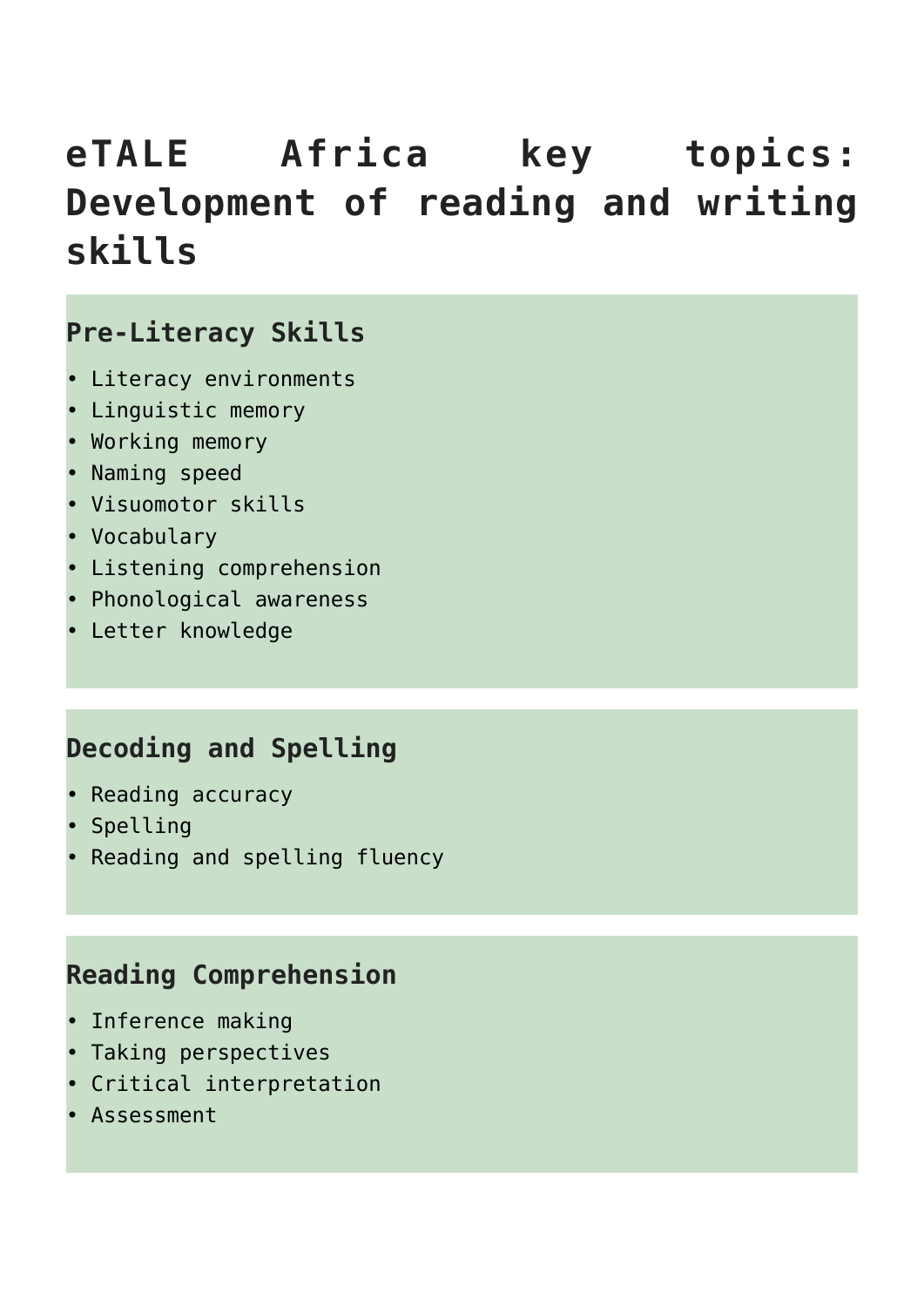#### **Productive Writing**

- Cohesion
- Coherence
- Nuanced and rich language
- Sentences
- Words

#### **Lifelong Literacy Learning**

- Adult literacy
- Multiliteracy
- Metalinguistic skills
- Multilinguistic competence

#### **Important Background Factors**

- Motivation
- Attention
- Executive function
- Learning skills

# **Developed through consortium of literacy experts**

The joint eTALE Africa project brings together literacy experts from Kenya, Namibia, Tanzania, Zambia, and Finland.

The partners are:

• Archbishop Mihayo University College of Tabora (AMUCTA), Tanzania